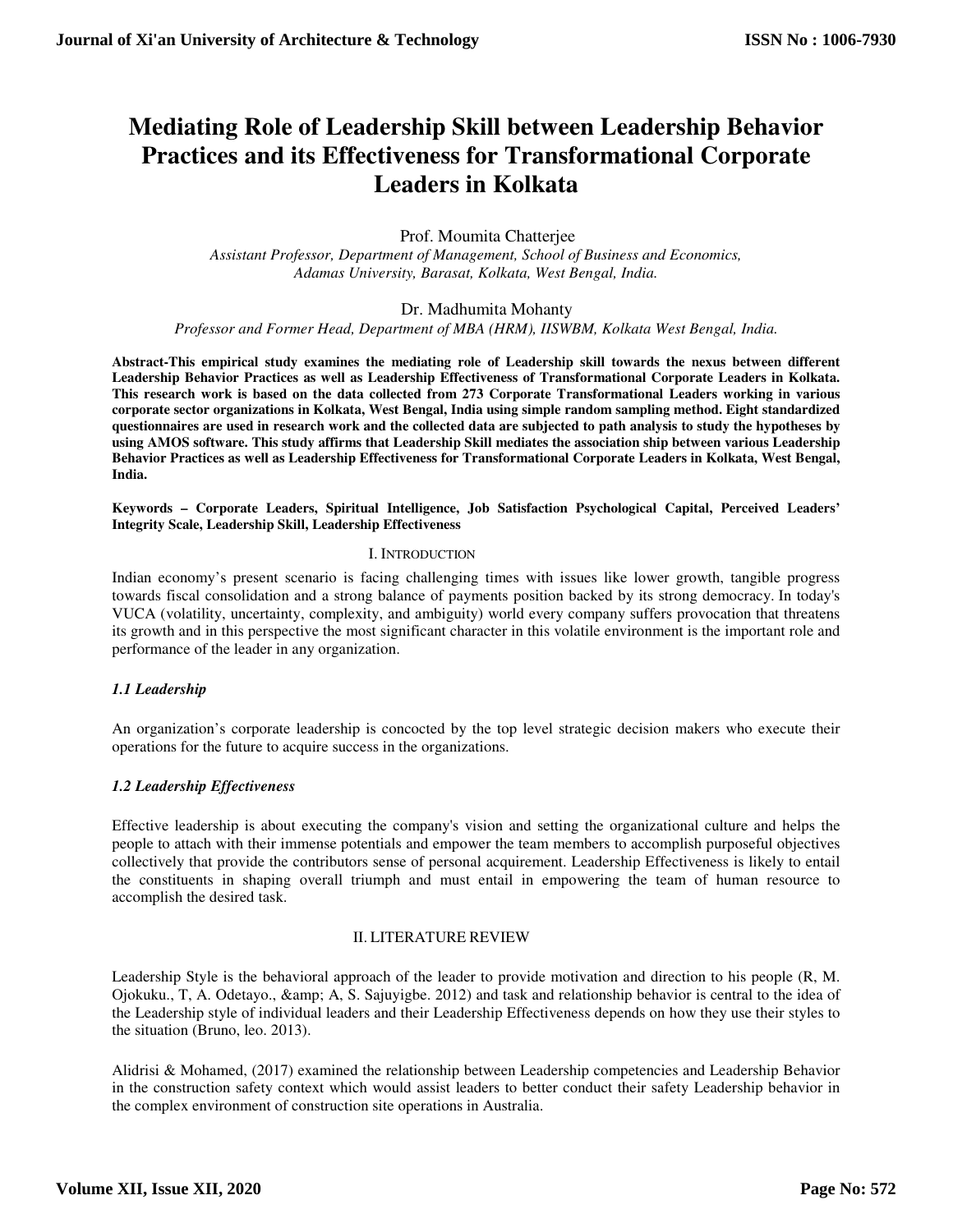Jonesa et al. (2015) showed that Egyptian leaders would demonstrate various degrees of both Transformational and Transactional Leadership according to the appropriateness of the context and situation and they would explore chances that would facilitate the success of attaining the ultimate aim of their enterprises.

Solomon & Steyn (2017) investigated that leader's cultural intelligence and its dimensions negatively moderated the relationship between directive Leadership and Leadership Effectiveness in South African organizations.

Sudha et al. (2016) explored the association ships among Leadership styles, its Effectiveness as well as Well-being through collective efficacy among the employees of the education industry in India.

Ramachandaran et al., (2017) stated how Spiritual Intelligence would contribute to a more balanced and harmonious work environment in Malyasia.

Shah & Khan (2018) revealed a significant association ship between various interpersonal relations dimension of Leadership Effectiveness as well as Job Satisfaction of secondary school headmasters in Kashmir, India.

Maher et al., (2018) stated the impact of Psychological Capital on Egyptian employees' work well-being indicating that positive Psychological Capital should be a significant construct to leaders of public organizations in Egypt due to its impact upon employees' work well being because of deterioration in public employees' job performance and productivity, which was reflected in the poor quality of services rendered to citizens causing their dissatisfaction.

Pitichat et al. (2018) examined that Leadership Development Psychological Capital mediated the relationship between learning climate, organizational support, social support, and workload on leader development behaviors in organizations to compete in today's rapidly changing society.

Hernández et al., (2012) analyzed organizational management integrity capacity system for enhancing Leadership Effectiveness in a university setting and also emphasized that the dramatization of Leadership Effectiveness was centered on debilitated organizational integrity culture and leadership.

#### III. RATIONALE OF THE STUDY

In view of the several literatures and empirical studies starting from Great Man Theory of 19 th Century to new research on Leadership Behavior, it is clear that Leadership Behavior of a person is a holistic spectrum and any leader derives its Leadership from a unique blend of one or more of the elements. In the angles of researches related to leaders' Leadership Style, Spiritual Intelligence, Psychological Capital, Job Satisfaction, Leader's Integrity, there are wrangle regarding the collision of Leadership Behavior upon Leadership Effectiveness in several countries of the world. The importance of optimizing the potential of every player in VUCA world becomes apparent and different players have different roles and as a consequence, following points become very relevant in this present circumstance. These hindrances create the demand to frame an analytical study to elucidate contradictions.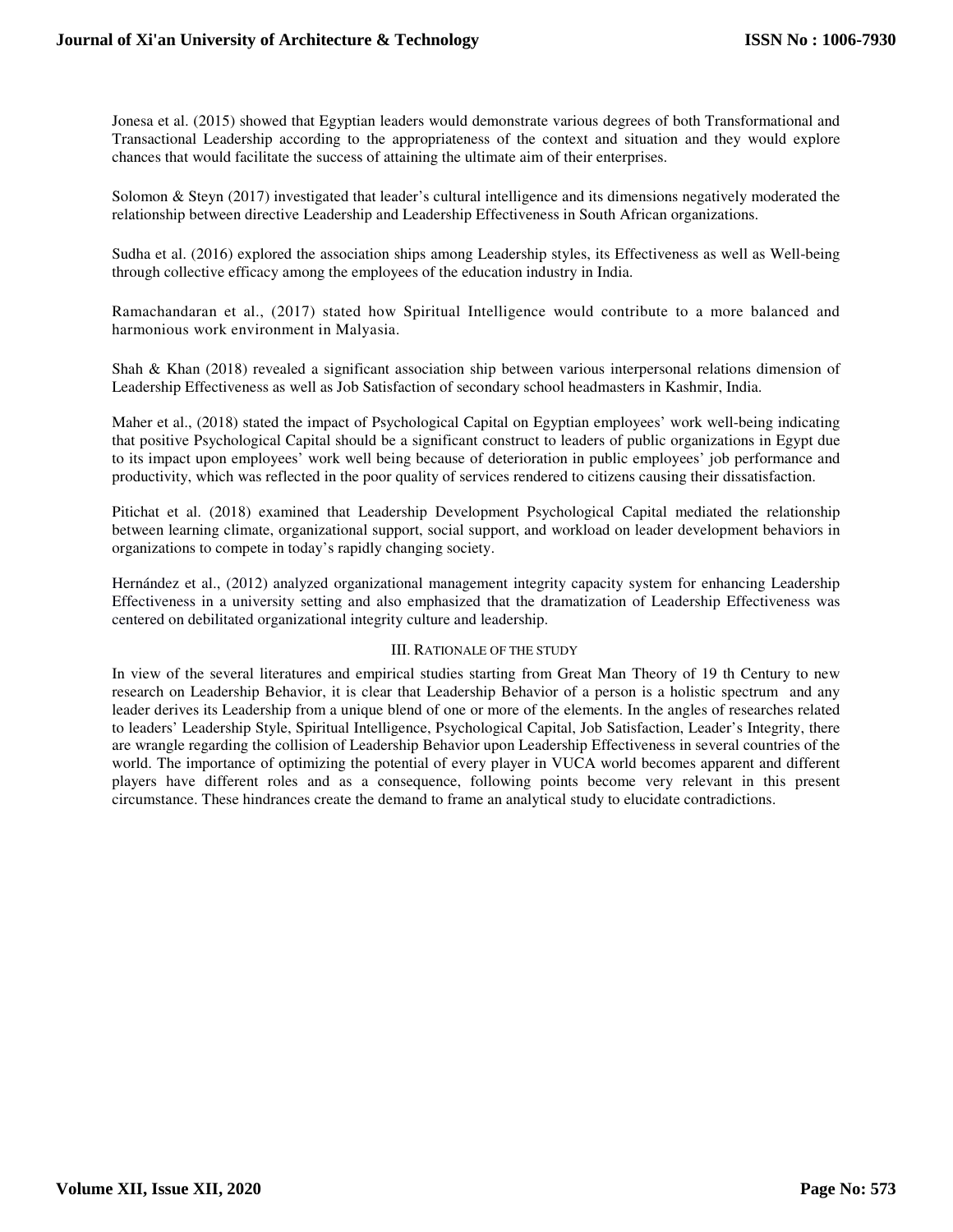## IV. PROPOSED MODEL OF LEADERSHIP EFFECTIVENESS OF CORPORATE LEADERS



In the above model, the leadership behavior as the independent variable includes leadership style of leaders, spiritual intelligence, psychological capital, job satisfaction and perceived integrity of leaders. All the independent variables are discussed below.

#### *4.1 Leadership Style*

Leadership Styles are the design of a leader to encourage followers in order to accomplish organizational goal. According to James Mc Gregor Burns., Transformational leaders are energetic and they generally possess charisma, inspirational motivation, idealized influence, individualized consideration as well as intellectual stimulation.

#### *4.2 Spiritual Intelligence*

Spiritual Intelligence is the proficiency to visualize every person in this world as atman, and there to surpass all false specifications.

#### *4.3 Psychological Capital*

PC is a person's intellectual refinement featured by self-efficacy, optimism, hope as well as resiliency to meet the goals successfully (Luthans, Youssef et al., 2007).

#### *4.4 Job Satisfaction*

Essentially Job Satisfaction is the ultimate level of gratification that an individual perceives regarding his or her job.

#### *4.5 Perceived Leader Integrity*

Perceived Leader Integrity is a moral value which is linked to a leader's recognition along with his/ her etiquettes and is made by integrity of the leaders from his/her followers' or subordinates' viewpoint.

### *4.6 Leadership Skills*

Robert Katz (1955) told that leaders could acquire and develop skills though some of the personality traits which they have inherited (Northouse, 2010) and are classified as three types of necessary skills such as technical, conceptual as well as human skills.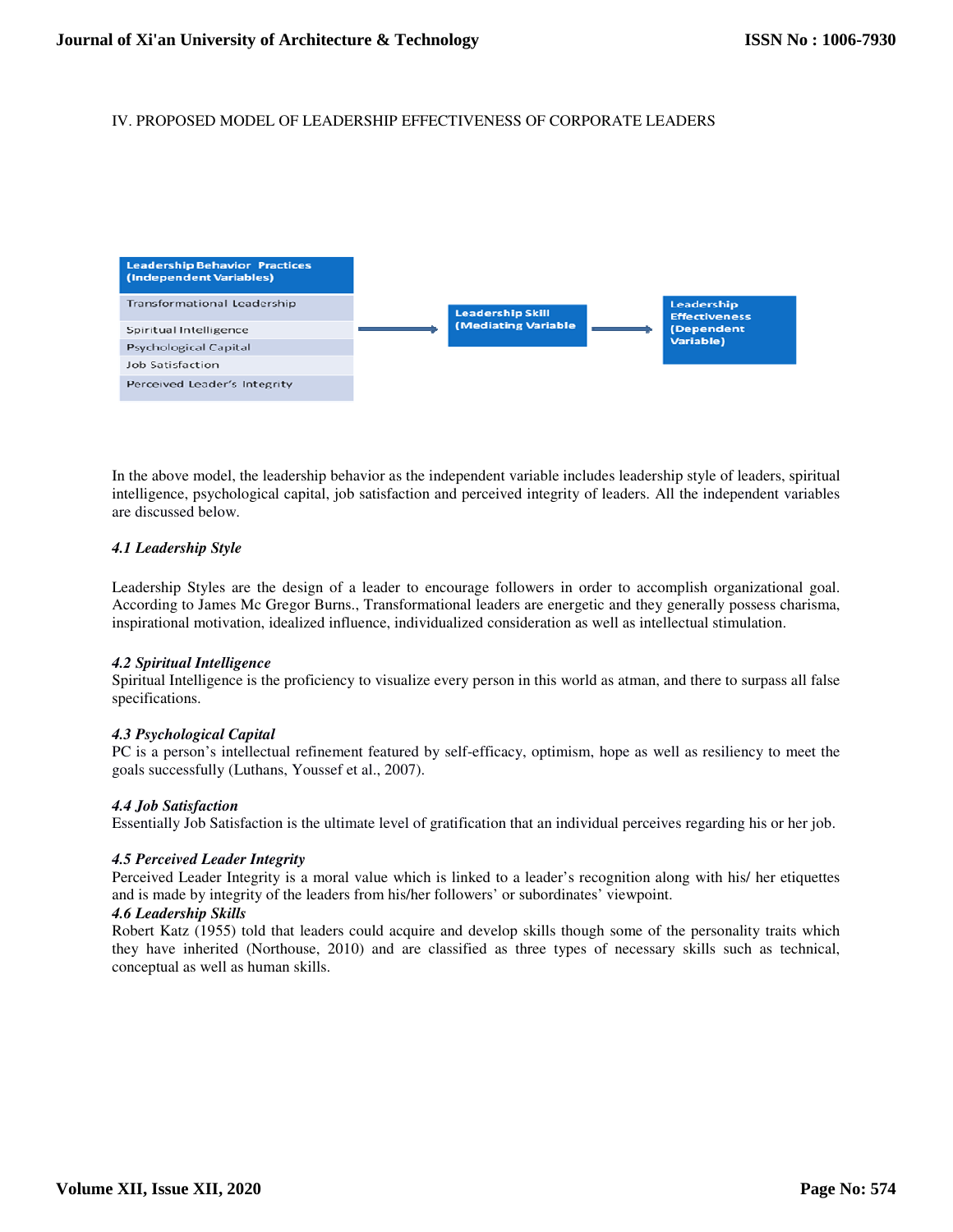## V. METHODOLOGY

#### *5.1 Measures*

The following questionnaires are administered in the study.

#### **Questionnaire 1: The Demographic Sheet**

It includes the information of the respondents' gender, age, years of experience, income level etc.

#### **Questionnaire 2: Leadership Self-Assessment Questionnaire**

This tool (having Cronbach's Alpha 0.85) finds Leadership Effectiveness from their personal view point.

#### **Questionnaire 3: Multifactor Leadership Questionnaire**

This MLQ form (Bass & Avolio, 1992) is filled by the leaders as well as it indicates good internal consistency for the scale (having Cronchbach's Alpha 0.833).

#### **Questionnaire 4: Spiritual Intelligence Self- Report Inventory (SISRI 24) [D. King (2008)]**

SISRI 24 measures Spiritual Intelligence having split-half reliability value 0.94.

#### **Questionnaire 5: Psychological Capital (PC) Questionnaire [Luthans, Youssef & Avolio (2007)]**

It explains how a leader may consider about the person's resource for his/ her psychological capital.

#### **Questionnaire 6: Minnesota Job Satisfaction Questionnaire**

This is formulated to consider a professional's satisfaction with their concerned work by reflecting intrinsic, extrinsic as well as general Job satisfaction. In the present study, Cronbach alpha is valued to be 0.855.

#### **Questionnaire 7: Perceived Leader Integrity Scale (PLIS) [S. B. Craig and S. B. Gustafson (1998)]**

PLIS enumerates the perception of a follower towards his/her leader's integrity. In the study, Cronbach's alpha is estimated to be 0.808.

#### **Questionnaire 8: Leadership Skills Questionnaire [Northouse, 2007]**

This inventory measures Technical, Human and Conceptual leadership skills which is adapted from skills inventory created by Peter G. Northouse in 2007 where the cronbach alpha is ranged from 0.89 to 0.95.

### VI. RESULTS

Results include Descriptive Statistics and Testing of Hypothesis. Path analysis is conducted with the application AMOS 22 software.

|                                | N   | Mean    | <b>SD</b> |
|--------------------------------|-----|---------|-----------|
| Transformational<br>Leadership | 273 | 9.117   | 1.284     |
| Spiritual Intelligence         | 273 | 82.210  | 11.296    |
| <b>Psychological Capital</b>   | 273 | 114.342 | 15.356    |
| <b>Job Satisfaction</b>        | 273 | 68.555  | 9.584     |
| Perceived Leader Integrity     | 273 | 40.965  | 5.210     |
| Leadership Skill               | 273 | 76.532  | 8.642     |
| Leadership Effectiveness       | 273 | 83.755  | 13.496    |

#### *6.1 Descriptive Statistics Table 1: Descriptive Statistics*

### *6.2 Hypotheses Testing of Path Analysis*

H1: Leadership Skill will regress corporate leader's Transformational leadership.

H2: Leadership Skill will regress corporate leader's Psychological Capital.

H3: Leadership Effectiveness will regress their Transformational Leadership.

H4: Leadership Effectiveness will regress their Psychological Capital.

H5: Leadership Effectiveness will regress their Leadership Skill.

H6: Corporate Transformational Leader's Leadership Effectiveness will regress their Perceived Leader Integrity.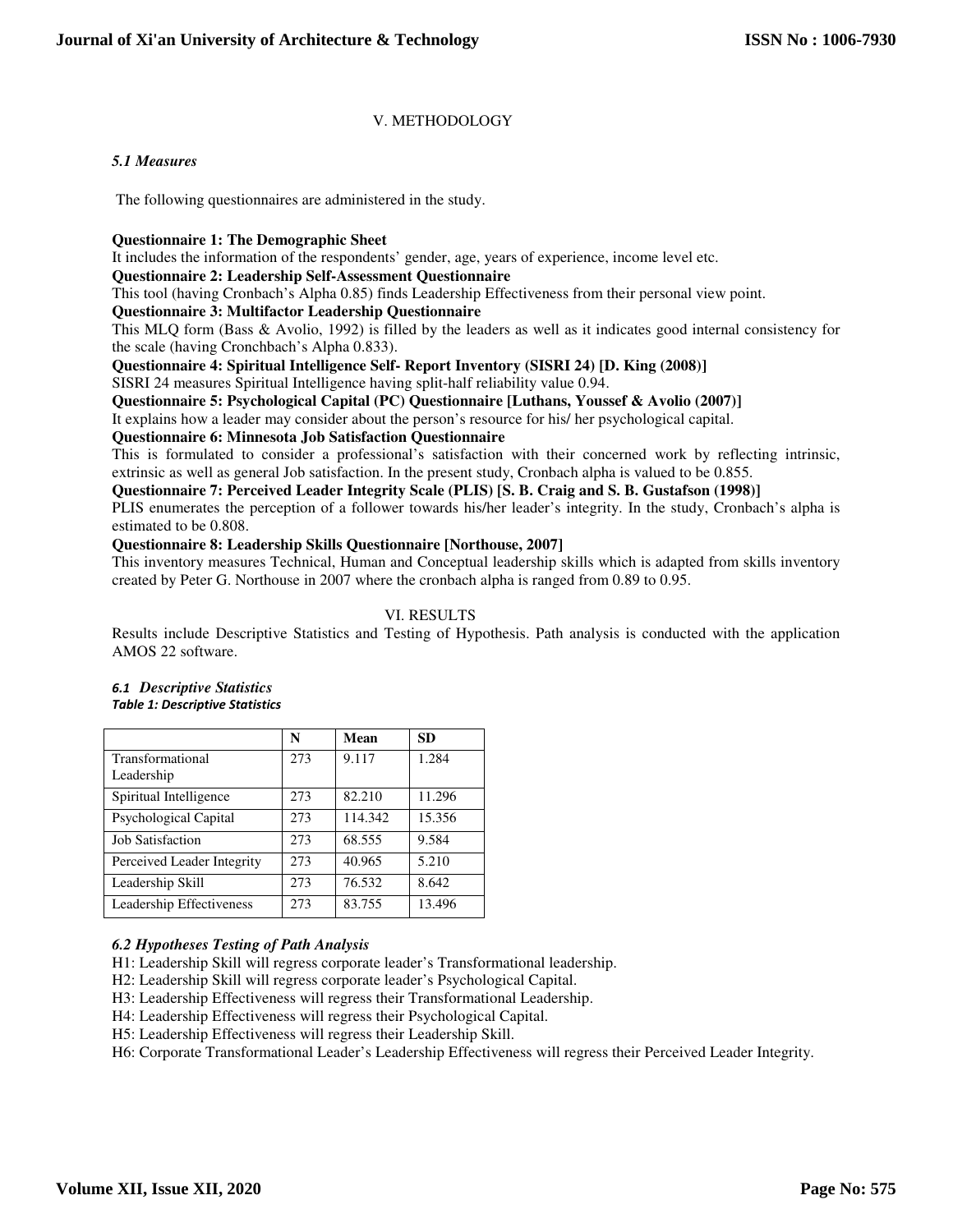| <b>Constructs</b>                                               | <b>Estimate</b> | S.E  | C.R.     | P       | <b>Thresholds</b>                                                                                                           |
|-----------------------------------------------------------------|-----------------|------|----------|---------|-----------------------------------------------------------------------------------------------------------------------------|
| Leadership skill<-<br><b>Transformational Leadership</b>        | 5.206           | .251 | 20.753   | < 0.001 | Leadership skill regresses significantly and positively<br>on Transformational Leadership. H1 is accepted.                  |
| Leadership skill<--Psychological<br>Capital                     | .171            | .019 | 8.786    | < 0.001 | Leadership Skill regresses significantly and<br>positively on Psychological Capital. H2 is accepted.                        |
| Leadership Effectiveness<--<br>Transformational Leadership      | 3.565           | .350 | 10.177   | < 0.001 | Leadership Effectiveness regresses significantly and<br>positively on Transformational Leadership score. H3<br>is accepted. |
| Leadership Effectiveness<br>Score<--Psychological Capital       | 0.268           | .018 | 14.686   | < 0.001 | Leadership Effectiveness regresses significantly and<br>positively on Psychological Capital. H4 is accepted.                |
| Leadership Effectiveness<br>Score<--Leadership Skill            | .688            | .054 | 12.643   | < 0.001 | Leadership Effectiveness regresses significantly and<br>positively on Leadership Skill. H5 is accepted                      |
| Leadership Effectiveness Score<br><--Perceived Leader Integrity | $-127$          | .039 | $-3.217$ | .001    | Leadership Effectiveness regresses significantly and<br>positively on Perceived Leader Integrity. H6 is<br>accepted         |

## **Table 2: Regression Weights: (Group number 1 - Default model)**

## **Table 3: Standardized Regression Weights: (Group number 1 - Default model)**

|                                    |      |                              | <b>Estimate</b> |
|------------------------------------|------|------------------------------|-----------------|
| Leadership<br>Skill                | <--- | Transformational Leadership  | 0.706           |
| Leadership<br>Skill                | <--- | <b>Psychological Capital</b> | 0.299           |
| Leadership<br>Effectiveness        | <--- | Transformational Leadership  | 0.310           |
| Leadership<br>Effectiveness        | <--- | <b>Psychological Capital</b> | 0.301           |
| Leadership<br>Effectiveness        | <--- | Leadership Skill             | 0.442           |
| Leadership<br><b>Effectiveness</b> | <--- | Perceived Leader Integrity   | $-0.48$         |

#### **Table 4: Standardized Total Effects (Group number 1 - Default model)**

|                  | Psychological<br>Capital | Transformational<br>Leadership | Perceived Leader<br>Integrity | Leadership Skill |
|------------------|--------------------------|--------------------------------|-------------------------------|------------------|
| Leadership Skill | 0.299                    | 0.706                          | 0.000                         | 0.000            |
| Leadership       | 0.433                    | 0.622                          | -0.048                        | 0.442            |
| Effectiveness    |                          |                                |                               |                  |

#### **Table 5: Standardized Direct Effects (Group number 1 - Default model)**

|                      | Psychological | Transformational | Perceived Leader | Leadership Skill |
|----------------------|---------------|------------------|------------------|------------------|
|                      | Capital       | Leadership       | Integrity        |                  |
| Leadership Skill     | 0.299         | 0.706            | 0.000            | 0.000            |
| Leadership           | 0.301         | 0.310            | -0.048           | 0.442            |
| <b>Effectiveness</b> |               |                  |                  |                  |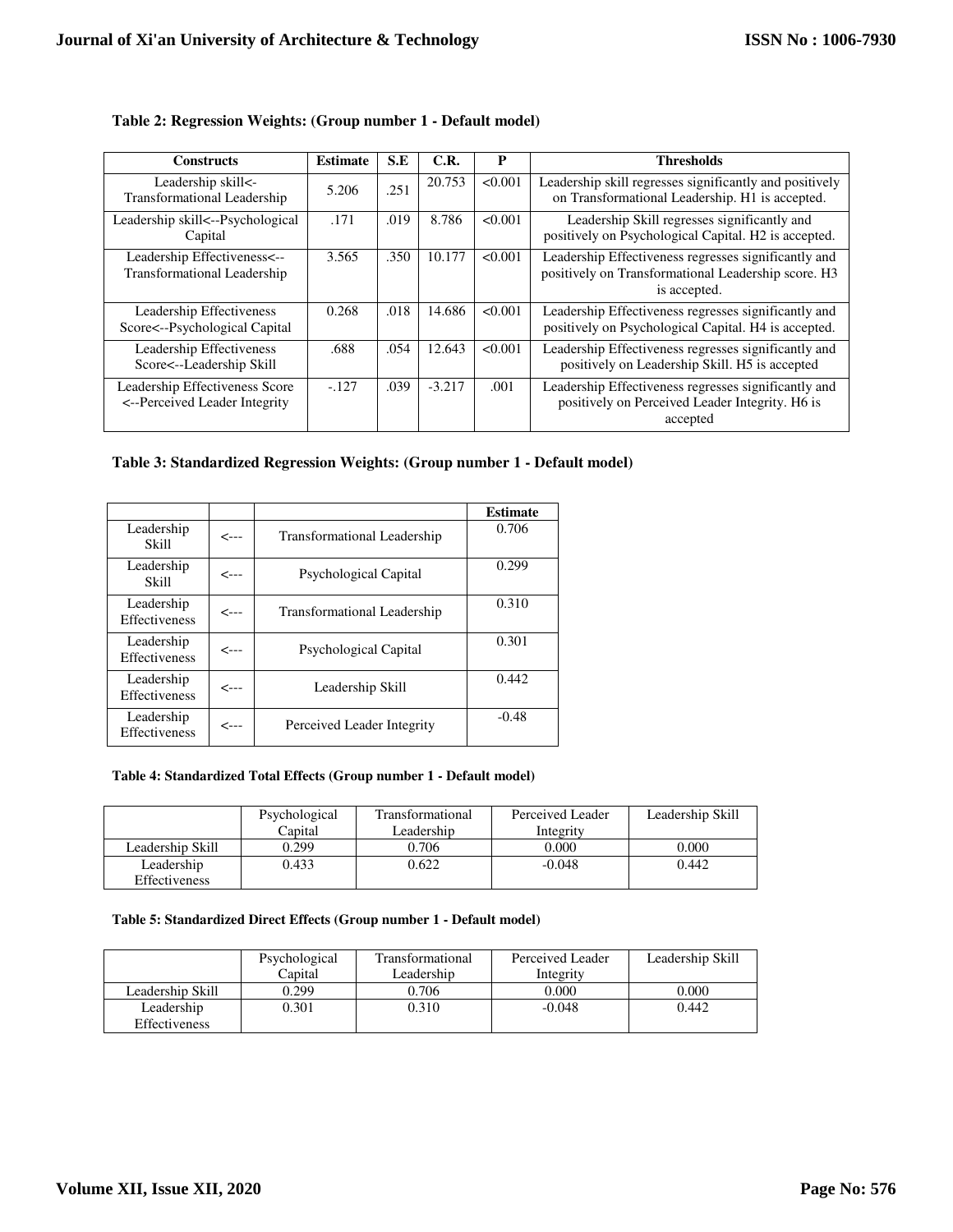|                             | Psychological<br>Capital | Transformational<br>Leadership | Perceived Leader<br>Integrity | Leadership Skill |
|-----------------------------|--------------------------|--------------------------------|-------------------------------|------------------|
| Leadership Skill            | 0.000                    | 0.000                          | 0.000                         | 0.000            |
| Leadership<br>Effectiveness | 0.132                    | 2.312                          | 0.000                         | 0.000            |

#### **Table 6: Standardized Indirect Effects (Group number 1 - Default model)**

#### *6.3 Reporting Path Analysis Results for Corporate Transformational Leaders in Kolkata including Direct and Indirect Effect*

The total effect of Transformational Leadership on Leadership Effectiveness is 0.622, where the direct and indirect effect of Transformational Leadership on Leadership Effectiveness is 0.310 and 0.312 respectively (See Table 4, 5 and 6). Again the total effect of Psychological Capital on Leadership Effectiveness is 0.299, where the direct and indirect effect of Psychological Capital on Leadership Effectiveness is 0.299 and 0.000 respectively (See table4, 5and 6). The total effect of Perceived Leader Integrity on Leadership Effectiveness is only direct effect (-0.048) and no indirect effect. Again, the total effect of Leadership skill on Leadership Effectiveness is only direct effect (0.442) and no indirect effect. The "Standardized Indirect Effect" is considered as "index of mediation" [Preacher and Hays (2008)]. Therefore, for Corporate leaders both Transformational Leadership and Psychological Capital have direct effect upon Leadership Effectiveness and having indirect effect upon Leadership Effectiveness through Leadership Skill.

### *Table 7: Model Fit Summary of Leadership Effectiveness Model for Corporate Leaders in terms of Path Diagram*

| <b>Measures of Fit</b>                                   | <b>Value Obtained</b> | <b>Threshold Remarks</b>                                                                                                |
|----------------------------------------------------------|-----------------------|-------------------------------------------------------------------------------------------------------------------------|
| <b>Absolute fit Index</b>                                | CMIN/DF=1.939         | Low chi-square with a probability level higher than 0.05<br>indicates that the model is a good fit to the data i.e. the |
| CMIN/DF $(\chi^2$ /df $)$                                | $P=0.084$             | predicted model conforms to the data.                                                                                   |
| "Comparative Fit<br>Index" CFI                           | 0.996                 | Good fit                                                                                                                |
| Comparative Fit:" TLI                                    | 0.984                 | Good fit                                                                                                                |
| Comparative Fit<br><b>Bentler Bonett Index</b><br>or NFI | 0.992                 | Very Good fit                                                                                                           |
| Absolute fit<br>index: RMSEA                             | 0.066                 | Adequate fit                                                                                                            |
| <b>PCLOSE</b>                                            | 0.280                 | Good fit                                                                                                                |
| Comparative Fit: IFI                                     | 0.996                 | Good fit                                                                                                                |
| <b>PARSIMONIOUS</b><br>FIT:PNFI                          | 0.56                  | Good fit                                                                                                                |

The following statistics are used to test the significance and goodness of fit.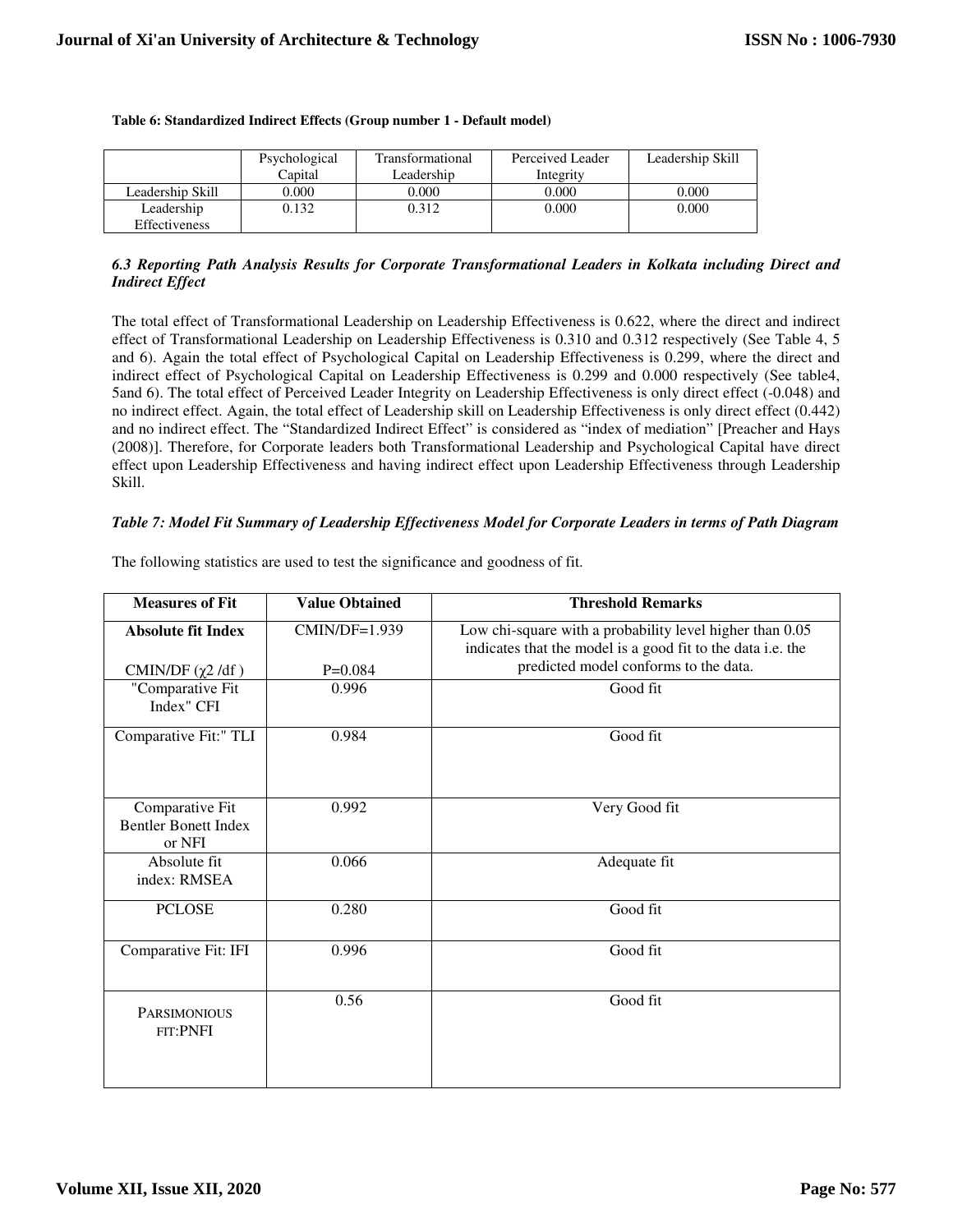Referring to revised path model, Transformational Leadership, Spiritual Intelligence and Psychological Capital of Corporate Leaders have both direct effect upon Leadership Effectiveness and also indirect effect upon Leadership Effectiveness through Leadership Skill; but Job Satisfaction of Corporate Transformational Leaders does not have any effect upon Leadership Effectiveness; again Perceived Leaders Integrity has only indirect effect upon Leadership Effectiveness through Leadership Skill, but does not have any direct effect upon Leadership Effectiveness of Corporate Leaders in Kolkata. Thus, it can be said that Transformational Leadership, Spiritual Intelligence, Psychological Capital and Leadership Skill are most important determinants of Leadership Effectiveness and Leadership Skill mediates the effect of Transformational Leadership, Spiritual Intelligence, and Psychological Capital upon Leadership Effectiveness of Corporate Leaders in Kolkata. The direct effect is not mediated, but the indirect effect is mediated through mediating variable (Leadership Skill). Consequently, Leadership Skill mediates the association ship between various Leadership Behavior Practices as well as its Effectiveness of Corporate Transformational leaders in Kolkata, West Bengal, India.

#### VII. CONCLUSION

As Transformational Leadership as a being an effective leadership strategy (Hassan & Hatmaker, 2014) and develop a very powerful influence over followers in establishing value congruency and empower followers to achieve organizational vision, thus Transformational corporate leaders push their subordinates to higher performance levels while providing opportunities for personal and professional growth of each employee in the workplace in today's VUCA world. Corporate Leaders with higher Psychological Capital can assist their followers to respond positively to the challenges and to implement tasks effectively.

Psychological Capital permits Corporate Transformational leaders to boost psychological strength against change and build the resiliency needed to address difficulties effectively. Thus higher Psychological Capital is associated with higher performance, lower stress levels, and better well-being of Transformational corporate leaders when it comes to workplace performance since it is associated with lower absenteeism, and commitment, and increased positive interpersonal behaviors (Luthans et al., 2006) and psychological resources provide the inner energy necessary to meet the demands of a changing environment (Gorgievski & amp; Hobfoll, 2008). Building Psychological Capital is created from four key internal qualities such as hope, efficacy, resiliency, and optimism, therefore, higher Psychological Capitals makes the Transformational corporate leaders as visionary, energetic and achieve tough goals as they are team builders, risk takers and recognize failures as temporary setbacks. Psychological capital can help the Transformational leaders to sort through complex challenges, create new paradigms, and respond properly to the pressure, chronic demands, and responsibilities of authority as it helps for the development of self-awareness, learning agility, communication, and influence. It also stresses the ability to think and act systematically, to be adaptable, and to persevere to enhance a leader's potential.

Again, as happy workers are not necessarily productive workers, thus, Transformational corporate leaders mislay their Job Satisfaction at work in Kolkata and Transformational Leadership Style, Psychological Capital and Perceived Leader Integrity are most important Leadership Behavior Practices to determine its effectiveness and Leadership skill mediates this relationship in VUCA world. Leadership skill is also plays the role of a mediator in the above model which includes conceptual, human and technical skill. As conceptual skill is a cognitive skill and includes creative thinking, formulating abstractions, analyzing complex situations, and solving problems which assist Transformational leaders' team to understand the major causes of the problems and the leaders who have mastery over these skills are in a position to solve the problems and enhance productivity of organization. Conceptual skill also helps the leader to establish goals for organization and devise plan for every situation as in order to operate business successfully in VUCA world. Human or interpersonal skills present a manager's knowledge and ability to work with people and also enable managers to become leaders and motivate employees for betterment of the organization.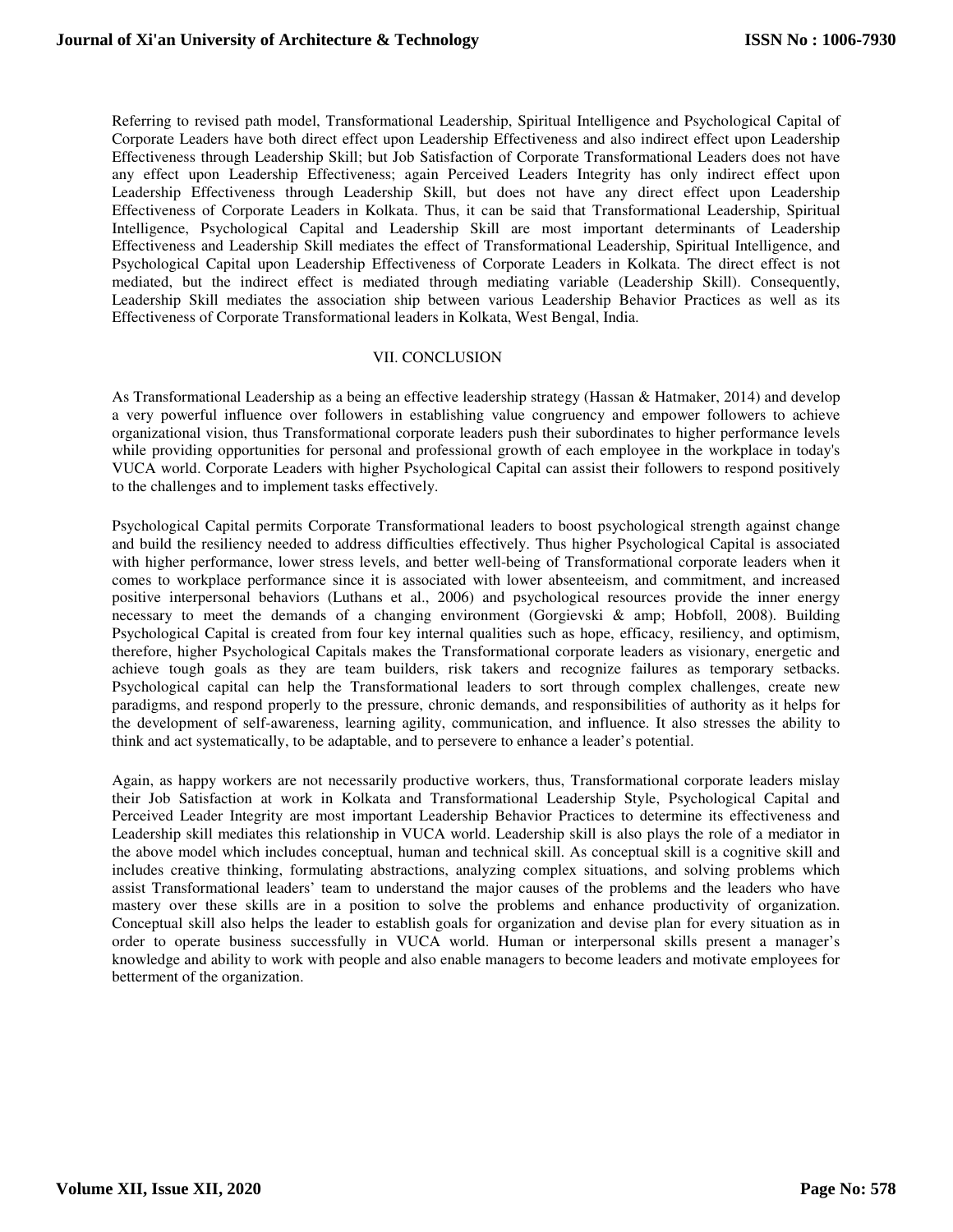#### **References**

Avolio, B. J. and Bass, B. M. (2002). Developing Potential Across a Full Range of Leadership. Mahwah, N.J.: Lawrence Erlbaum Associates.

Alam, S. (2014). The Relationship between Spiritual Intelligence and Transformational Leadership in Sports Managers. *Bulletin of Environment, Pharmacology and Life Sciences*, 3(IV), 1-5.

Anand. S. and Tapas. P.(2016). Leadership Model based on Spiritual Intelligence- A Conceptual Framework. *Indian Journal of Applied Research*, 6(11): 679-681.

Avolio, B. J. and Bass, B. M. (2004). Multifactor Leadership Questionnaire. Manual and sampler set. (3rd ed.) Redwood City, CA: Mind Garden.

Bagheshahi. F., Kargar. M., Manshadi. S. D. and Kypadkhoo L. (2014). Explain The Relationship Between Spiritual Intelligence And Demographic Characteristics OF Effective Managers. *Indian Journal of Fundamental and Applied Life Sciences.* 14, 387-397.

Chi. J.L **&** Grace C. H. L. C. (2014). Perceived Executive Leaders's Integrity in Terms of Servant and Ethical Leadership on Job Burnout among Christian Healthcare Service Providers. Test of A Structural Equation Model. *Journal of Management and Research*. 14 (4): 203-226.

Choi. S., (2007). The Lessons of Exemplary models for Democratic Governance. *International Journal of Leadership Studies,* 2(3): 243-262.

Clark, D. R. (2015). Leadership Self-Assessment Questionnaire. Retrieved February 23, 2016, from: http://www.nwlink.com/~donclark/leader/survlead.html.

Craig, S.B. and Gustafson, S.B. (1998). Perceived Leader Integrity Scale: An Instrument for Assessing Employee Perceptions of Leader Integrity. *The Leadership Quarterly*, 9(2): 127-145.

Gupta V, Singh S, Kumar S and Bhattacharya A. (2012). Linking Leadership to Employee Creativity: A Study of Indian R&D Laboratories. *Indian Journal of Industrial Relations.* 48(1): 120-136.

Hassan M. Alidrisi, Sherif Mohamed (2017). Leadership Effectiveness: Competencies Influence on Safety Leadership Behaviours.

Hernández, J.G, Arias, A.D.L.A.V. Z. & Girón, V.C.G. (2012). Enhancing Leadership Integrity Effectiveness Strategy through the Institutionalization Of An organizational Management Integrity Capacity Systems*. Asian Journal of Multidimensional*. 1(3), 94-130.

Hooijberg. R. and Diverse A. (2010). Leader effectiveness and integrity: wishful thinking. *International Journal of Organizational Analysis.* 1-43.

Jerry L. and Grace C. (2014). Perceived Executive Leaders's Integrity in Terms of Servant and Ethical Leadership on Job Burnout among Christian Healthcare Service Providers: Test of a Structural Equation Model. *Journal of Management Research*, 14 (4): 203-226.

Jones K.S & Bekhet K.E (2015). Leadership Styles and Personal Demographic Profile: An Empirical Study on Private Business Organizations in Egypt. International Journal of Sciences: Basic and Applied Research. 20 (2). 127-147.

Leader Effectiveness Inventory ©2010 Organization Dimensions.

Locke, E. A. (1976). The Nature and Causes of Job Satisfaction. In M. D. Dunnette (Ed.), Handbook of industrial and organizational psychology . 1297-1349. Chicago: Rand McNally.